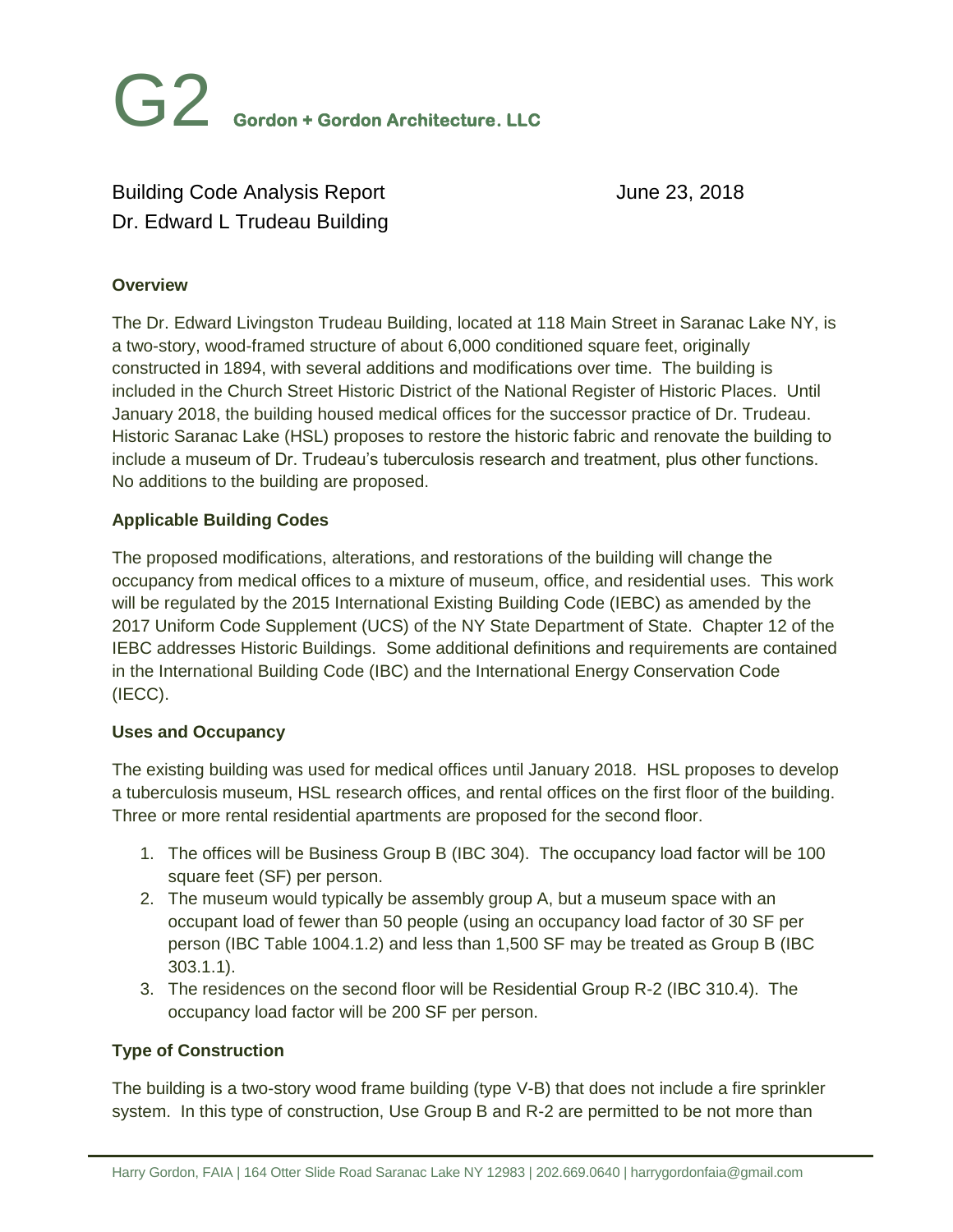two floors above grade. The maximum building height for B and R occupancies is 40 feet. (IBC Chapter 5). The allowable area for Group B is 9,000 SF. The allowable area for Group R-2 is 7,000 SF. (IBC Table 506.2). New residential Group R occupancies are required to be protected by an automatic sprinkler system (note h) – it must be determined if this provision will be applicable in this existing building – this will be partly determined by the design and also by the code official's interpretation in a historic building.

# **Classification of Work**

IEBC Chapter 5 describes alternative Alteration Levels and the required code provisions. Depending on the design, the construction work will probably be either:

- 1. Section 504 Alteration Level 2 alterations include the reconfiguration of space, the addition or elimination of any door or window, the reconfiguration or extension of any system, or the installation of any new equipment. Requires compliance with Chapter 7 for Level 1 and Chapter 8.
- 2. Section 505 Alternation Level 3 applies where the work area exceeds 50 percent of the building area. Requires compliance with Chapters 7 and 8 for Level 1 and 2 respectively, as well as the provisions of Chapter 9.

Since the proposed work includes a change in occupancy, the provisions of IEBC Chapter 10, Section 1012 are applicable (IEBC Section 506).

# **Fire Protection**

Automatic sprinkler systems will generally be required under Alteration Level 3, where the work area exceeds 50 percent of the building area. Additionally, under Alteration Level 2 (IEBC 804.2), an automatic sprinkler system is required in the entire work area for Groups B and R-2 if the work areas have exits or corridors shared by more than one tenant OR that have exits or corridors serving an occupant load greater than 30 and both of the following conditions apply:

- 1. The work area is required to have an automatic sprinkler system in accordance with the IBC for new construction, which is required for Group R (IBC 903.2.8); AND
- 2. The work area exceeds 50 percent of the floor area.

The specific design or the renovations will determine if this requirement is applicable. If the existing stairway and corridor to the exterior is shared by both the residential tenants on the second floor and business tenants on the first floor, this provision is applicable if the work area exceeds 50 percent of the floor area.

# **Egress Requirements**

Means of Egress are specified in IBC Chapter 10. The minimum number of exits per story for this building is two, with some exceptions. A business (B) occupancy may have a single exit from the first story above the grade plane if the maximum occupancy load per story is 49 and the maximum travel distance is 75 feet. The business occupancy may have a single exit from the second story above the grade plane if the maximum occupancy load per story is 29 and the maximum travel distance is 75 feet. (IBC Table 1006.3.2(2)). The applicability of these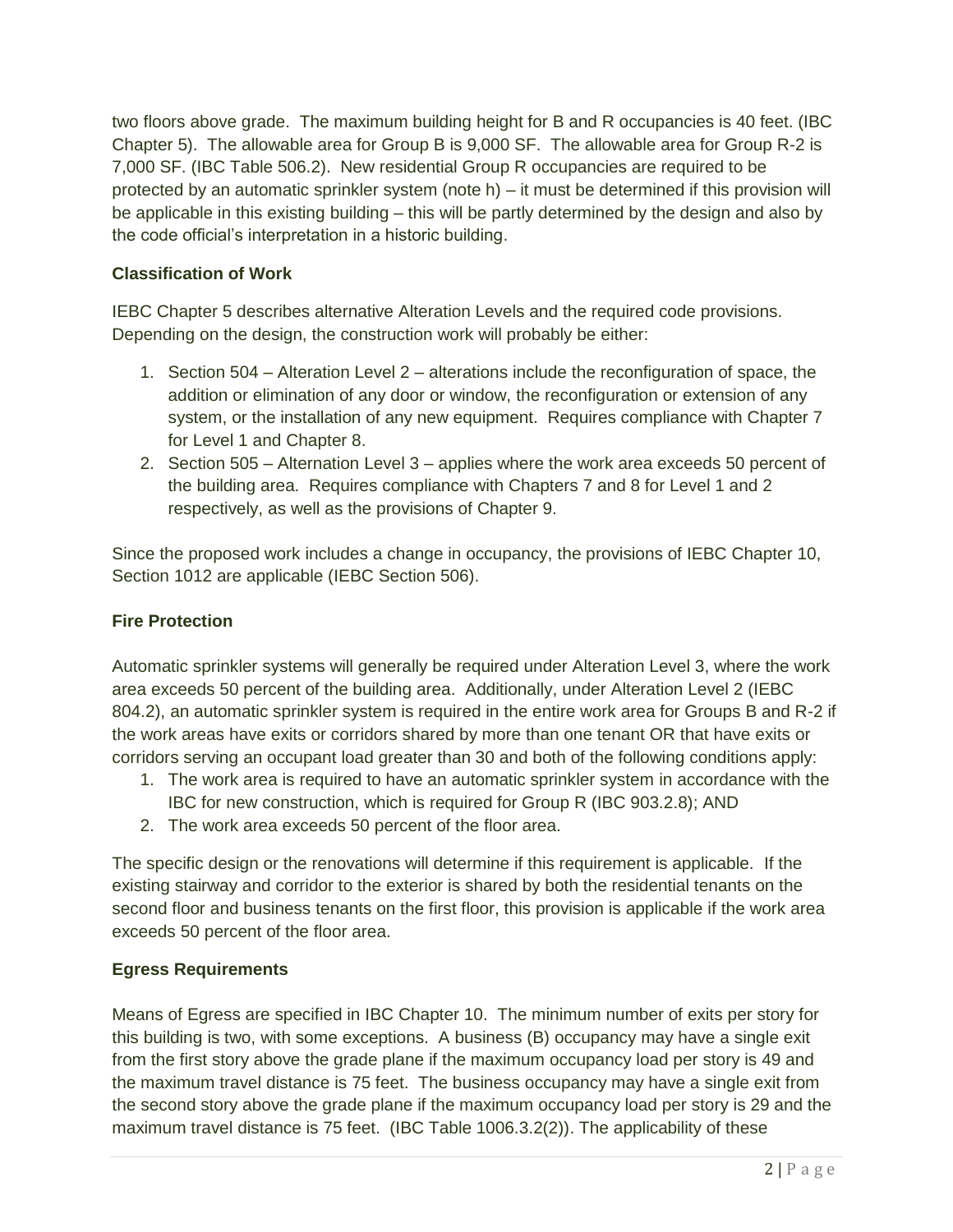provisions will depend on the specific design that is developed, especially with respect to travel distance. Since the office (Group B) uses on the first floor will be separated into those used by HSL and those rented to tenants, one or two exits will be required from each.

Residential (R2) occupancy egress is regulated by the provisions of the NYS 2017 Uniform Code Supplement, which replaces provisions of the 2015 IEBC Section 805.3.1.1. A residential R-2 occupancy may have a single exit from the second story if the number of dwelling units is not more than 4, the maximum gross floor area per story is 3,500 SF, and the exit access travel distance does not exceed 50 feet. With a single exit from the Group R space, an electronically supervised quick response wet pipe sprinkler system is required in all non-residential occupancies located below Group R. (UCS Table 805.3.1.1(2) note "d")). Alternately, per IBC, a single exit is permitted if the maximum common path of egress travel distance is 125 feet, and the building is equipped throughout with an automatic sprinkler system and provided with emergency escape and rescue openings (IBC 1006.3.2.1, Table note "a"). Since the addition of an automatic sprinkler system throughout all or major parts of the building is likely to be impractical and/or prohibitive in cost in this existing historic building, it is assumed that two exits will be required from the second floor.

One of the required exits will be the existing historic stair (see provisions below). The second exit can be an internal or external stairway; a fire escape is not permitted because it is possible to construct a stairway (IEBC 805.3.2.1, note 3).

Stairways for egress are regulated by IBC Section 1011. The minimum stairway width for an occupancy not more than 50 persons is 36 inches (IBC 1011.2, exception 1). The maximum riser height is 7 inches and the minimum tread width is 11 inches. These provisions will apply to any new exit stairway from the second floor, if required. Other provisions of IEBC Chapter 8 are also applicable if the project will be governed under Alteration Level 2 or 3.

# **Historic Buildings**

The code includes several provisions that make accommodation for the special characteristics of historic buildings and provide some flexibility in how compliance is accomplished.

The existing historic stair is an existing vertical opening regulated by the IEBC 803.2.1. In Group B, a minimum 30-minute enclosure is required at vertical openings not exceeding three stories. In a historic building, a stairway enclosure, if required, must limit the spread of smoke by tightfitting doors and solid elements. Such elements are not required to have a fire-resistance rating (IEBC 1203.6). IEBC 803.2.1 Exception 11 does not require an enclosure for vertical openings in Group R-2 occupancies not exceeding two stories and with not more than four dwelling units per floor. These provisions will guide design revisions to the existing historic stair.

IEBC Chapter 12, Historic Buildings includes many specific provisions that are different from non-historic existing buildings. Some notable provisions for this analysis are: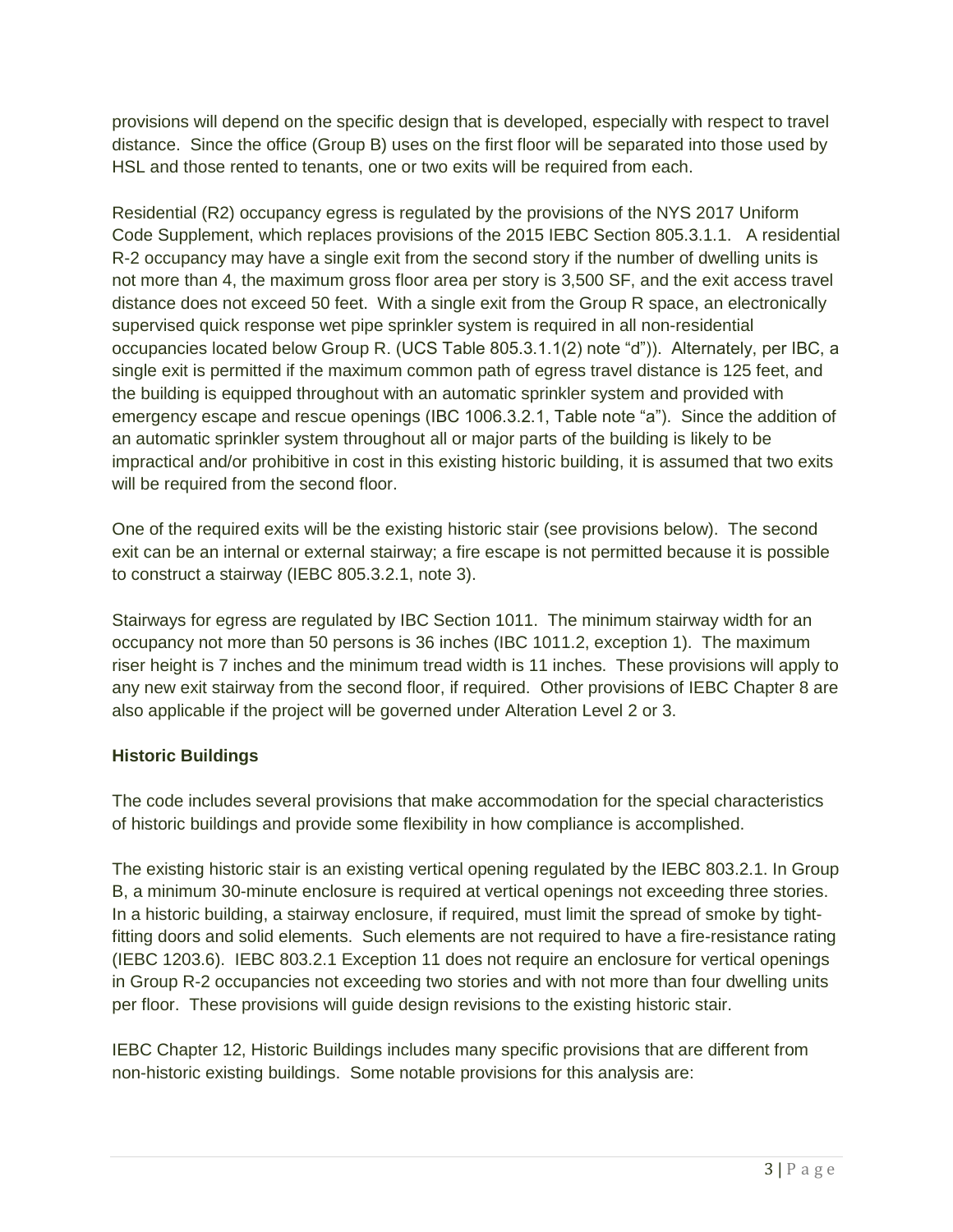1201.2 – A written report may be required by the code official identifying each required safety feature that is in compliance with the chapter and identifying where compliance with other provisions would be damaging to the contributing historic features.

1203.3 – The code official may approve existing openings, corridors and stairway widths that are less than required, provided that, in the opinion of the code official, the conditions are sufficient for required egress.

1203.7 – Existing wall and ceiling finishes composed of plaster over wood or metal lath are deemed to meet a 1-hour fire-resistance assembly, if required.

1203.9 – Existing handrails and guards at all stairways shall be permitted to remain unless they are structurally dangerous.

1204.1.4 – At least one family or assisted-use toilet room shall be provided.

1205.13 – Exit Stair Live Load – An existing historic stairway in an R-2 occupancy must be able to support a minimum 75-pounds-square-foot live load.

# **Energy Conservation**

There is limited evidence of thermal insulation in the walls, floors, or ceilings of the existing building, with the possible exception of the most recent addition. All original windows have been replaced with high quality thermally-insulated window units. The building is heated using fuel oil and a relatively energy efficient heating system that was installed in 2006. Space cooling is provided with individual through-wall room air conditioning units; such units are generally not energy efficient. Wherever practical, additional energy conservation measures should be incorporated during the renovation of the building.

The International Energy Conservation Code (IECC) includes provisions for existing historic buildings. Energy conservation provisions are not mandatory for historic buildings provided that a report has been submitted to a code official demonstrating that compliance with that provision would threaten, degrade, or destroy the historic form, fabric, or function of the building (IECC C501.6). Alterations where the existing wall, roof, or floor cavity is not exposed are not required to be brought into compliance with the code (IECC 503.1).

# **Other Code Research**

During the detailed design of the building restoration and rehabilitation, research will be required to ascertain the applicability of other codes to the project including:

- 1. 2015 International Fire Code, especially as it applies to Historic Buildings (IFC 1103.1.1).
- 2. 2015 International Mechanical Code provisions for ventilation and fire separation around combustion equipment
- 3. 2015 International Building Code provisions for fire protection systems
- 4. 2017 Uniform Code Supplement provisions regarding carbon monoxide detection systems (section 915.3).